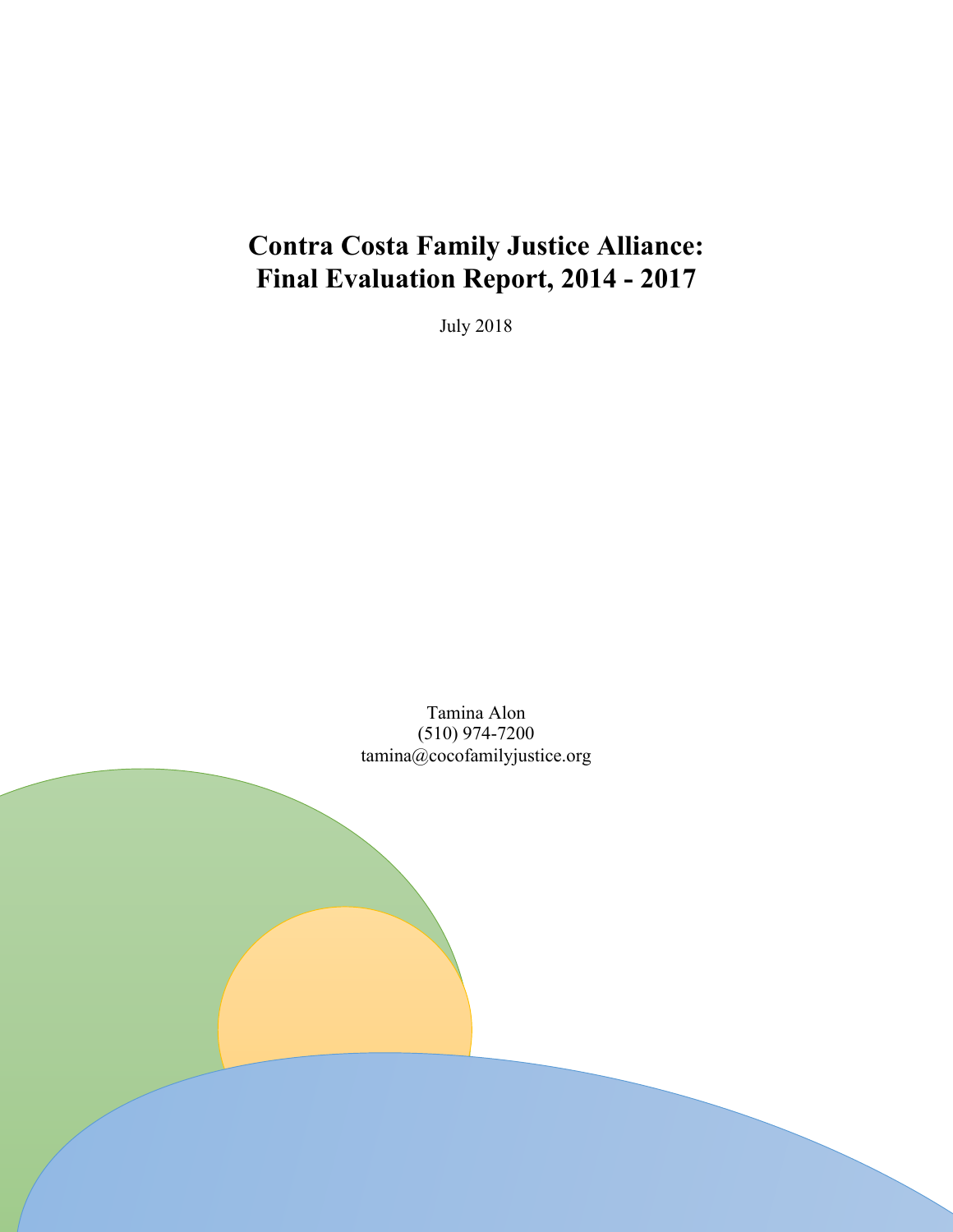# **Table of Contents**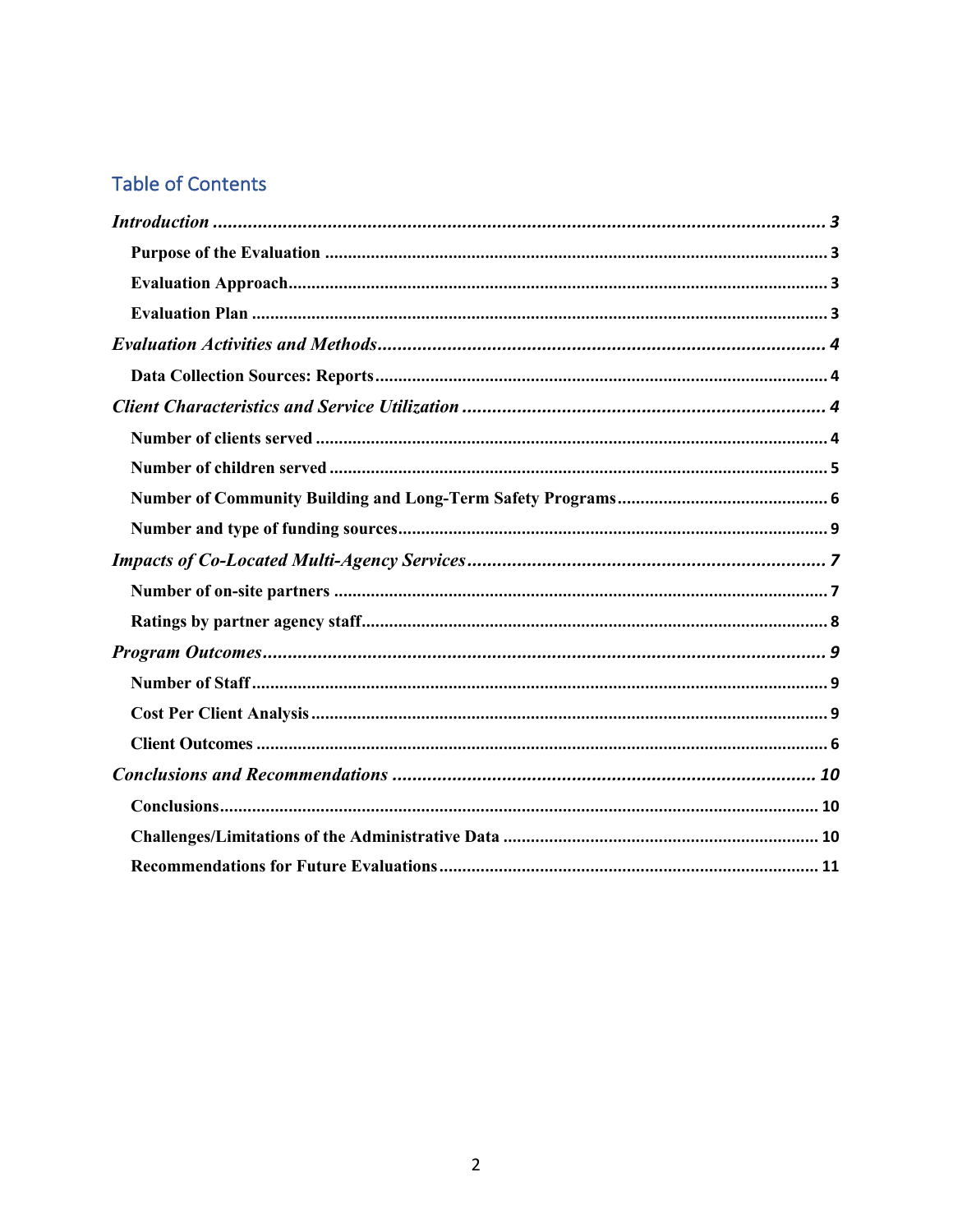#### **Contra Costa Family Justice Alliance: Final Evaluation Report**

### **Introduction**

The Contra Costa Family Justice Alliance ("the Alliance") is a system of warm and welcoming one-stop centers for families affected by interpersonal violence, namely domestic violence, sexual assault, human trafficking, elder abuse, child abuse, and stalking. The aim of the Alliance is to provide a comprehensive menu of services from all over Contra Costa County under one roof--bringing together diverse service providers in the nonprofit, government services, and law enforcement sectors--in order to provide hope, healing, and renewal in the most efficient and effective ways possible. The Alliance operates two Family Justice Center locations to serve the County: West Center in Richmond, and Central Center in Concord. Plans to open a third location, East Center in Antioch, are currently underway.

### Purpose of the Evaluation

There were three purposes of the evaluation:

**Objective 1**: Assess client characteristics and service utilization to determine growth patterns as a proxy for consumer approval.

**Objective 2**: Assess impacts of co-located multi-agency services on agency professionals as a catalyst to enhance and facilitate the service delivery ecosystem.

**Objective 3**: Assess program outcomes by performing a cost-per-client analysis and comparing to client and funder growth rates.

### Evaluation Approach

The evaluation approach was a mixed-method design including qualitative (e.g., interviews) and quantitative (e.g., surveys and institutional records analysis) methods. Due to the sensitive nature of the client data collected, care was taken to observe strict deidentification of client data prior to disaggregation.

### Evaluation Plan

*Table 1* presents each of the project objectives, the indicator to be measured, and the associated data sources utilized for each objective.

| <b>Evaluation Objective</b>                                                     | <b>Indicator to be Measured</b>                                                                                                                                                                         | <b>Data Sources</b>                                                                  |
|---------------------------------------------------------------------------------|---------------------------------------------------------------------------------------------------------------------------------------------------------------------------------------------------------|--------------------------------------------------------------------------------------|
| <b>Objective 1: Assess</b><br>client characteristics<br>and service utilization | Number of clients served<br>$\bullet$<br>Number of children served<br>$\bullet$<br>Number of Community<br>$\bullet$<br>Building and Long-Term<br><b>Safety Programs</b><br>Client outcomes<br>$\bullet$ | Client surveys, data from<br>client database, and<br>administrative data and reports |
| <b>Objective 2: Assess</b><br>impacts of co-located<br>multi-agency services    | Number of on-site partners<br>$\bullet$<br>Ratings by partner agency staff<br>$\bullet$                                                                                                                 | Partner surveys and<br>administrative data and reports                               |
| <b>Objective 3: Assess</b><br>program outcomes                                  | Number of Staff<br>$\bullet$                                                                                                                                                                            | Administrative data and<br>reports                                                   |

### **Table 1: Evaluation Plan (Objectives, Indicators, and Data Sources)**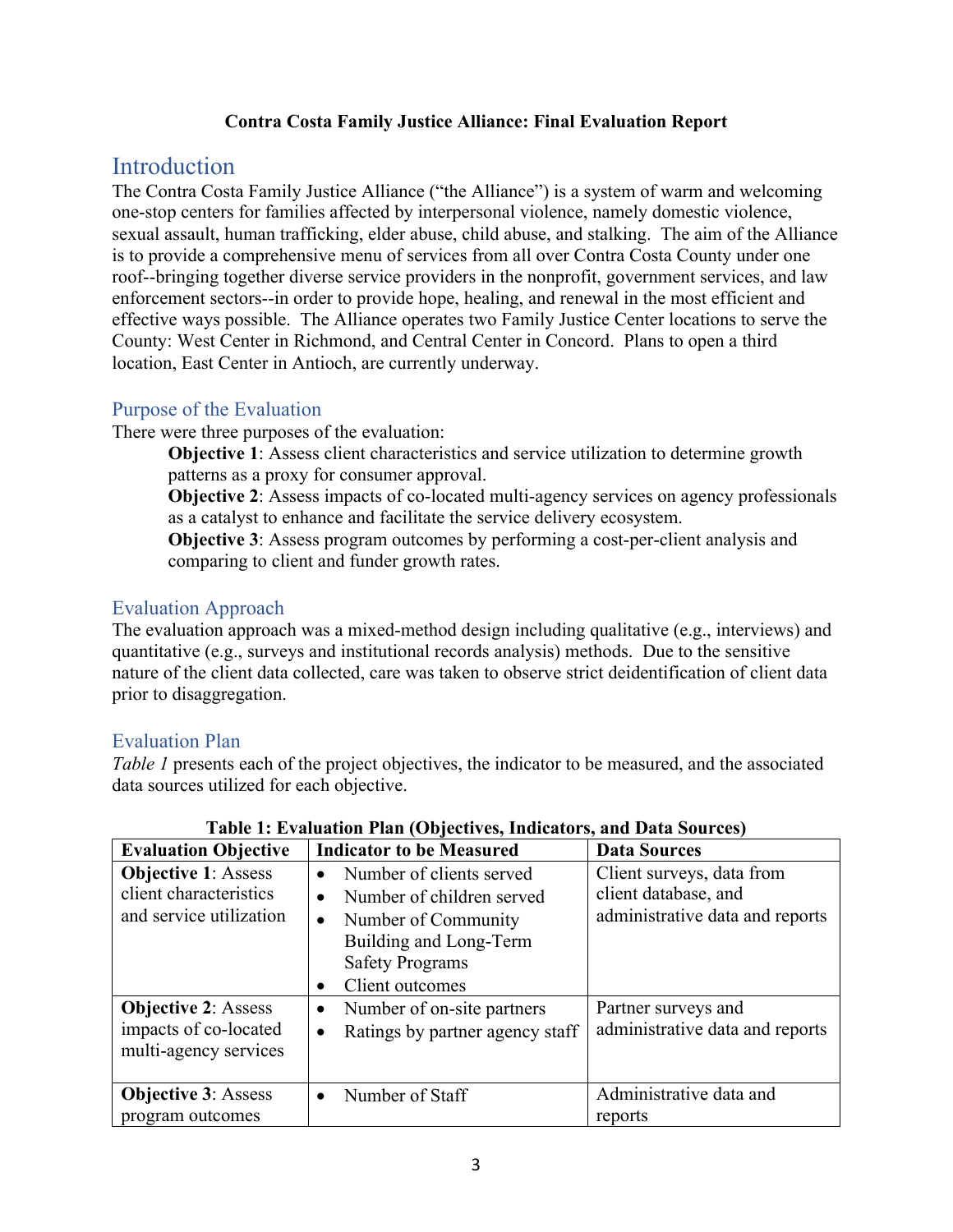|  | Number and type of funding |  |
|--|----------------------------|--|
|  | sources                    |  |

# Evaluation Activities and Methods

Several data sources were used to complete the evaluation. The majority of the data comes from reports and underlying materials maintained by the Contra Costa Family Justice Alliance during the period of study. Client stories are collected in the usual course of business for the Alliance and are reviewed to measure client satisfaction. Data from client databases is used for statistical analysis; there were two separate client databases in use during the period of study. In 2014, the Alliance (then the "West Contra Costa Family Justice Center") used Efforts to Outcomes (ETO) Software by Software Solutions for data collection. In late 2014, staff worked with Massachusetts-based software company, EmpowerDB to create a custom database which would more closely suit the data collecting and reporting needs of the Alliance. Due to changes in data collected and methods of data collection between the two databases, some data sets available in the current system is not available prior to 2015.

### Data Collection Sources: Reports

The Alliance maintains a series of reports which have grown in number and complexity between 2014 and 2017. *Table 2* illustrates the availability of these reports.

| <b>Type of Report</b> | 2014 | 2015 | 2016 | 2017 |
|-----------------------|------|------|------|------|
| Annual Report         | N/A  | X    | X    | X    |
| Client                | N/A  | X    | X    | X    |
| Satisfaction          |      |      |      |      |
| <b>Survey Report</b>  |      |      |      |      |
| Partnership           | N/A  | X    | X    | X    |
| <b>Survey Report</b>  |      |      |      |      |
| Communication         | N/A  | N/A  | X    | X    |
| Report                |      |      |      |      |
| Program Reports       | N/A  | N/A  | X    | X    |
| <b>Total Reports</b>  | 0    |      |      |      |

| Table 2: Availability of Contra Costa Family Justice Alliance/West Contra Costa Family |
|----------------------------------------------------------------------------------------|
| <b>Justice Center Reports</b>                                                          |

All five of these reports were reviewed during this evaluation, as well as individual program, grant and contract, and other reports. Data from the Communication Reports and Program Reports is not analyzed in this evaluation due to the lack of comparable data from 2014 and 2015.

### Client Characteristics and Service Utilization

### Number of clients served

*Figure 1* shows the total number of clients served each year between 2014 and 2017. In sum, the Alliance served 5,709 clients during the evaluation period.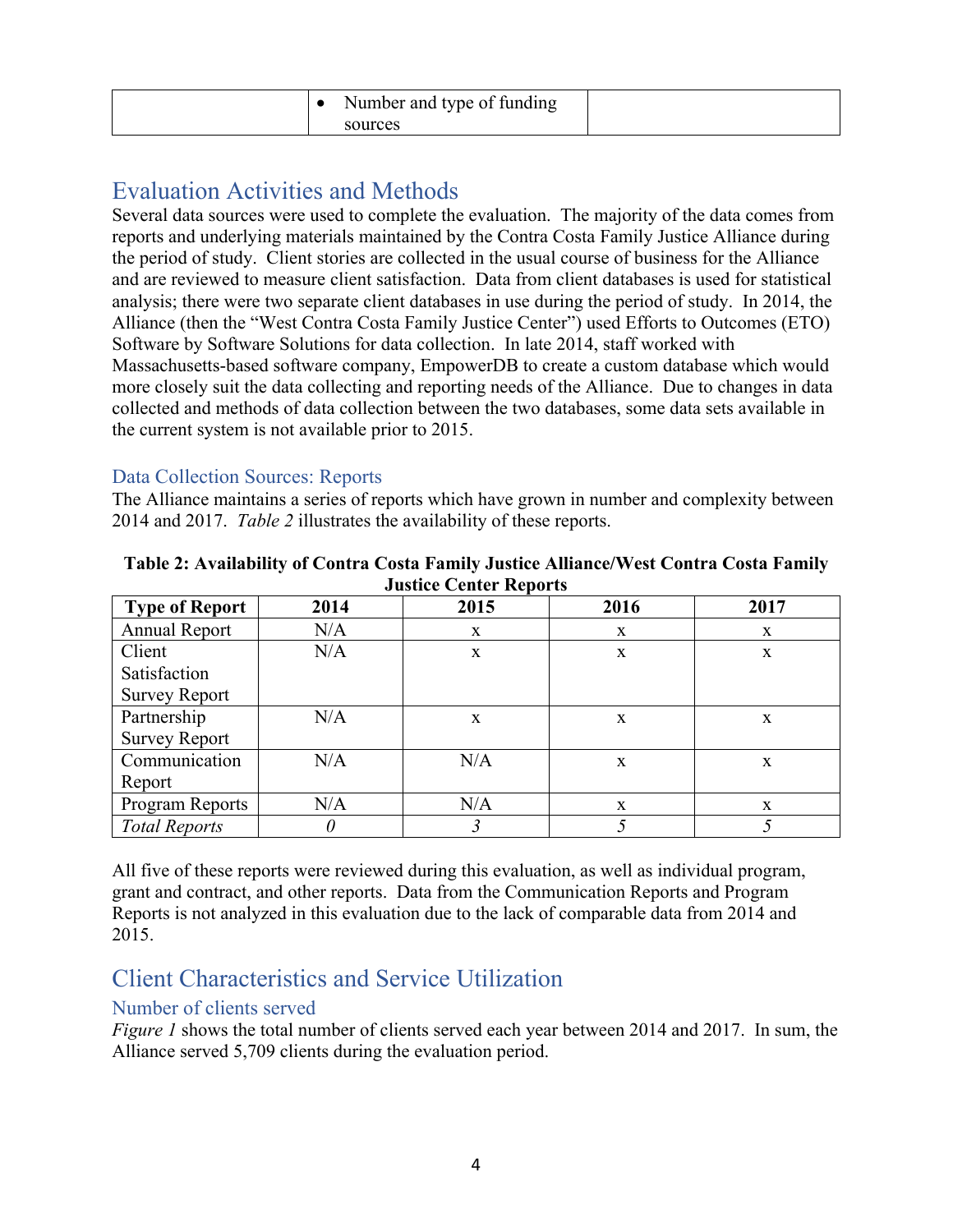

The predecessor to the Alliance, the West Contra Costa Family Justice Center, began as a pilot program in 2011. Between 2011 and 2013, it served 302 clients. In 2014, West Contra Costa Family Justice Center was exiting the pilot stage of the program, and with five staff members, it served 233 client families. In 2015, West Contra Costa Family Justice Center moved to its permanent site in downtown Richmond and opened a second branch in Concord. That year, the two sites served 1,127 client families: a 383% increase over 2014. In 2016, the West Contra Costa Family Justice Center reincorporated as the Contra Costa Family Justice Alliance ("the Alliance") and served 1,907 client families: a 69% increase over 2015. In 2017, holding the staff size of nine from 2016, the Alliance served 2,442 client families: a 28% increase over 2016, 117% increase over 2015, and 948% increase over 2014.

### Number of children served

*Figure 2* shows the number of children served by the Alliance between 2015 and 2017. In sum, the Alliance served 4,891 children during the evaluation period. In 2014, the client database in use did not allow for reporting of number of children served and therefore, no data is available. It should be noted that many additional children may have received the benefit of a family member's service, but may not have been recorded by client self-reporting.



In 2015, West Contra Costa Family Justice Center served 1,027 children, bringing the total number of individuals served (clients and children) to 2,154. In 2016, the Alliance served 1,854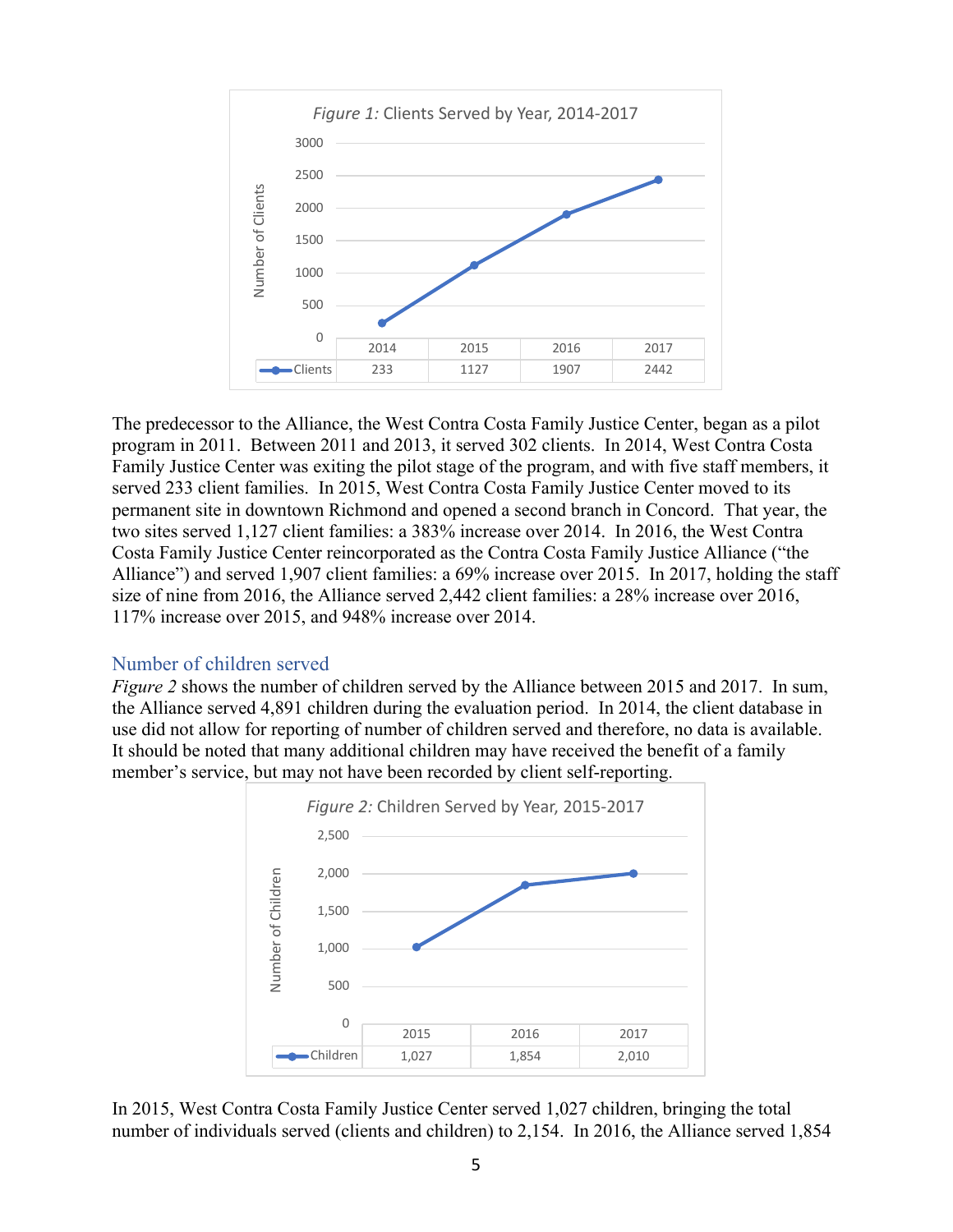children, a total of 3,761 individuals served. In 2017, the Alliance served 2,010 children, a total of 4,452 individuals served. The Alliance recognizes that given the number of children affected by the interpersonal violence in clients' homes, there is a need for more children's programming. The Alliance hopes to begin to address this need in 2018 and 2019 programming.

The Alliance defines "children" as reported household members of primary clients. Individuals who identified as the primary victim/survivor/affected person and were under the age of eighteen were classified as "clients."

### Number of Community Building and Long-Term Safety Programs

*Table 3* presents each of the fifteen Alliance programs which were run between 2014 and 2017. In 2014, four programs were run. By 2017, fourteen programs were run.

| Program                                  | 2014 | 2015         | 2016         | 2017         |
|------------------------------------------|------|--------------|--------------|--------------|
| Camp Hope                                |      | X            | X            |              |
| <b>Community Fellowship Program</b>      | X    | $\mathbf X$  |              | $\mathbf X$  |
| <b>Cooking Matters</b>                   |      | X            | $\mathbf X$  |              |
| Countywide Trainings for Law Enforcement | X    | X            | X            | X            |
| <b>Empowered Breath Yoga</b>             |      | $\mathbf X$  | X            | X            |
| Family Justice Institute                 |      | $\mathbf X$  | X            | X            |
| <b>Immigration Clinic</b>                |      |              |              | X            |
| <b>Innovations Conference</b>            |      | X            | $\mathbf{x}$ | X            |
| Lawyers for Family Justice               |      |              | X            | X            |
| <b>Mentes Positivas</b>                  |      |              | $\mathbf{x}$ | X            |
| Peace Camp                               |      | $\mathbf{x}$ | $\mathbf{x}$ | $\mathbf{x}$ |
| Project Connect                          | X    | X            | $\mathbf{x}$ | X            |
| Run for Family Justice                   | X    | $\mathbf X$  | X            | X            |
| <b>Triple P Parenting</b>                |      |              | $\mathbf{x}$ | $\mathbf{x}$ |
| <b>WINGS</b>                             |      | X            | X            | $\mathbf{x}$ |
| <b>WINGS Math</b>                        |      |              |              | $\mathbf{x}$ |
| <b>Total Number of Programs</b>          | 4    | 11           | 13           | 14           |

**Table 3: Contra Costa Family Justice Alliance Programs by Year, 2014-2017**

All of the Alliance's programs are run by Alliance staff members in addition to their primary duties in Navigation or administration. Programs are individually evaluated each year (or each session depending on the program) through participant surveys.

### Client Outcomes

Between July 2015 and June 2018, the Alliance reported on the following goals:

- 1. 100% of families served will experience an increase in safety due to the development of safety plans and education around safety.
- 2. 50-75% of families served will experience an increase in protective factors and resilience in the prevention of secondary assault or re-assault.
- 3. 80% of families will report an increase in empowerment related to their ability to advocate for themselves, make informed choices, and ability to navigate complex systems.
- 4. 70% of families served will experience a reduction in their level of fear and anxiety.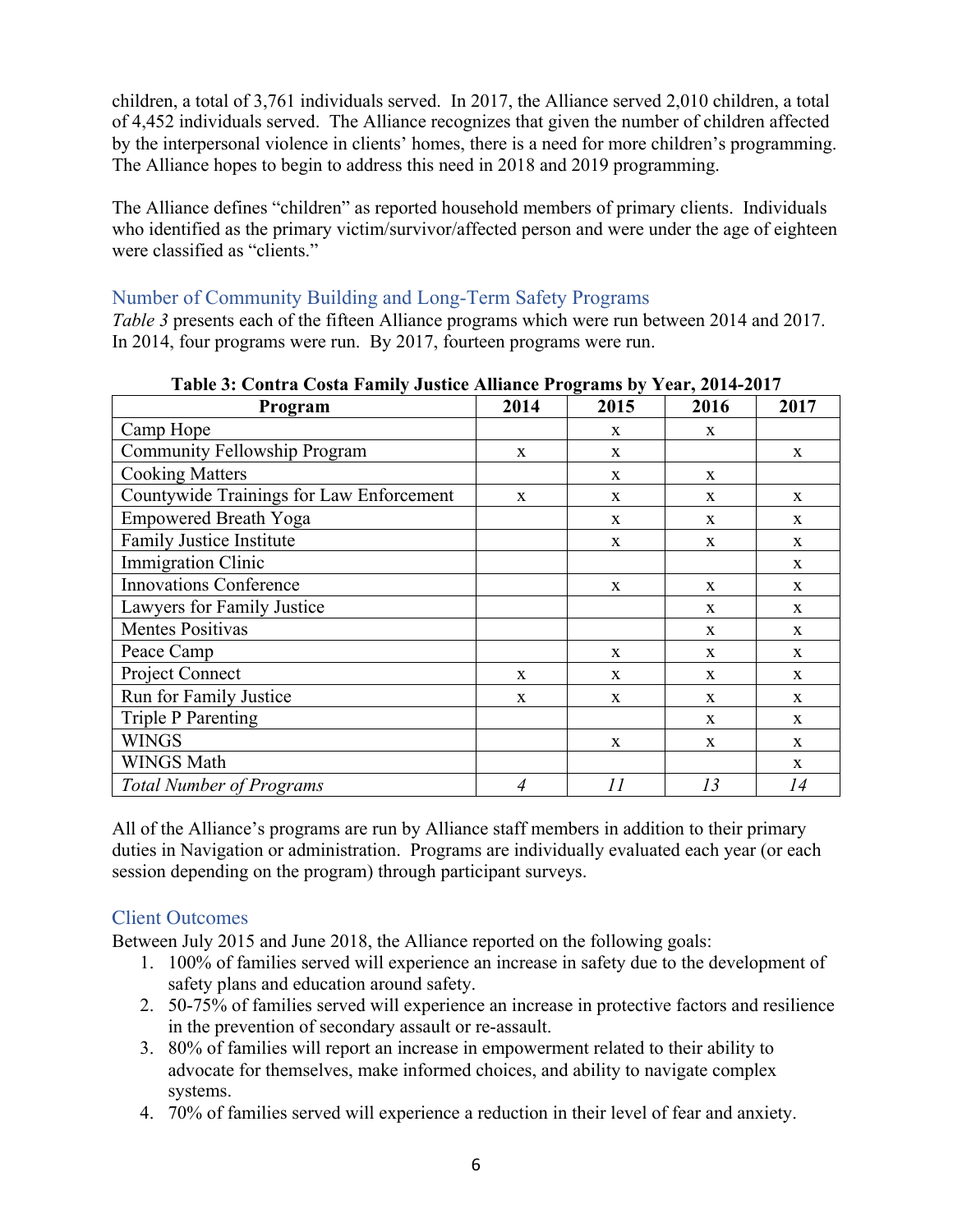*Table 4* displays the results of client surveys measuring the Alliance's progress towards these goals.

| Table 4: Chent Outcomes by Year, July 2015 – June 2018 |                 |                 |                 |  |  |  |
|--------------------------------------------------------|-----------------|-----------------|-----------------|--|--|--|
| Increase in                                            | 07/2015-06/2016 | 07/2016-06/2017 | 07/2017-06/2018 |  |  |  |
| 1. Safety                                              | 100%            | 100%            | 100%            |  |  |  |
| 2. Protective Factors                                  | 90%             | 95%             | 97%             |  |  |  |
| 3. Empowerment                                         | 78%             | 98%             | 99%             |  |  |  |
| 4. Reduction of Fear                                   | 94%             | 99%             | $100\%$         |  |  |  |

**Table 4: Client Outcomes by Year, July 2015 – June 2018**

Clients filled out short surveys at the end of their visits with the Alliance. The surveys were available in both English and Spanish. The questions are meant to provide evidence about clients' comfort at the Centers, satisfaction with the services they received, if they got the help they needed, and whether or not they would recommend the Centers to a friend in need. Most importantly, the surveys solicited evidence on the question of whether or not the Alliance's Family Justice Centers work: whether clients in crisis and fear actually found safety, comfort, and healing through their work with the Centers' Navigators and partners. The surveys show that they did. Between July 2015 and June 2018, client outcome rates met and exceeded the goal benchmarks for each indicator. The positive trajectory during the evaluation shows safer, more empowered, more satisfied clients with each year. By 2018, each indicator met or exceeded 97%.

### Impacts of Co-located Multi-Agency Services

### Number of on-site partners

*Figure 3* tracks the growth of the number of on-site partners between 2014 and 2017. In 2014, the West Center location was in a small, three-office police substation in a local mall. With the move to a permanent location in 2015, the West Center expanded its capacity with a  $\sim$ 7,000 sqft building. Also in 2015, the Central Center opened a  $\sim$  7,000 sqft building. Both new sites allowed for an influx of new partners.

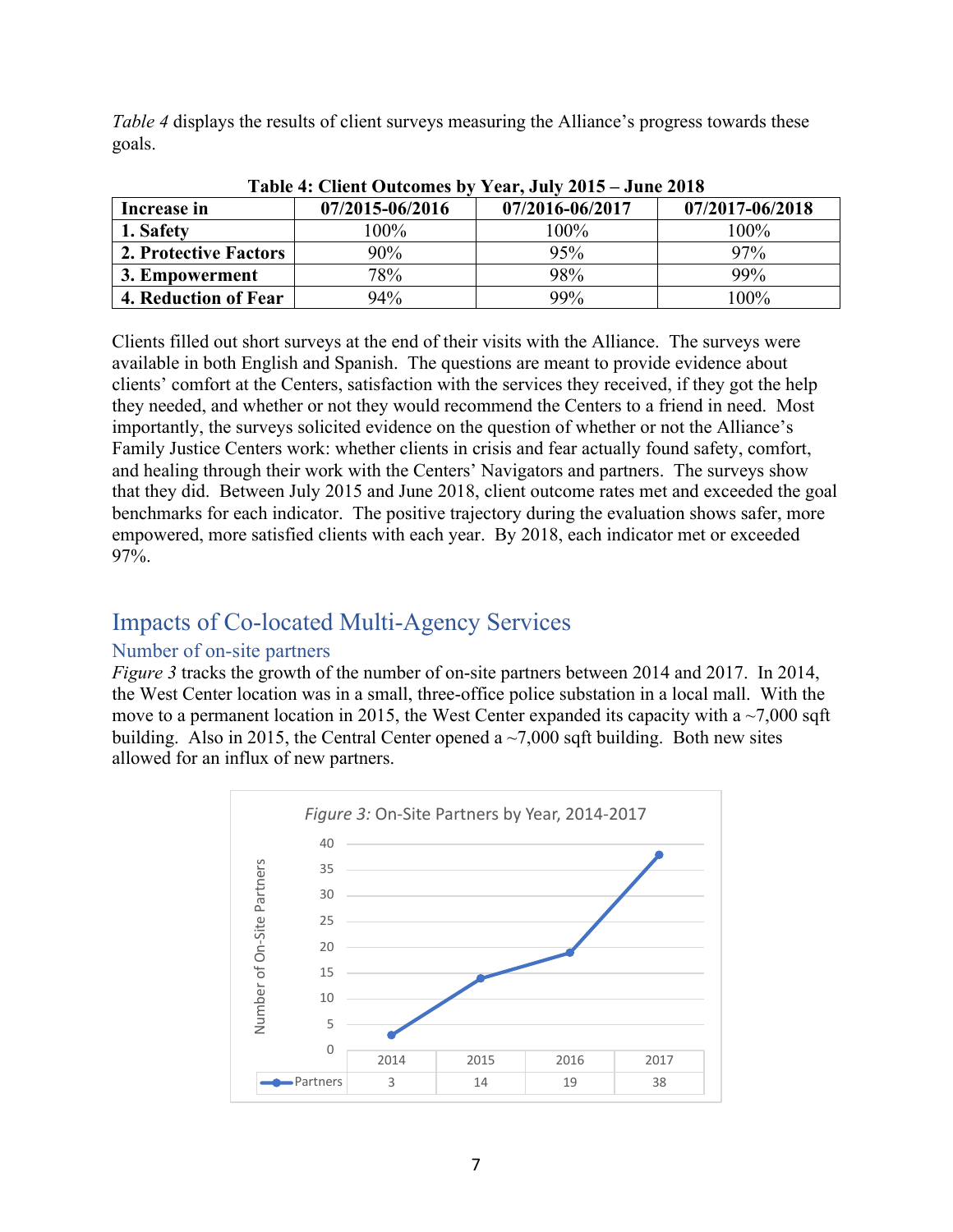In 2014, three on-site partners shared space in the police substation. In 2015, the number grew to 14 on-site partners between the West and new Central Centers, a 366% increase in partners. In 2016, the Central Center site had 19 on-site partners and the West Center site had 17 on-site partners, a 36% increase in partners over 2015. By 2017, the Alliance had 38 on-site partners serving both West and Central Centers, a 100% increase over 2016.

### Ratings by partner agency staff

Between 2015 and 2017, The Alliance conducted an annual Partnership Survey to get feedback from partner agencies. Survey participants were asked to rank each statement on a five-point scale, responding to each statement with "strongly disagree," "agree," "neutral," "agree," or "strongly agree." Questions/statements varied from year to year, but three statements were consistent:

Statement 1. The Family Justice Center is responsive to our needs and requests.

Statement 2. It is easy to work with Navigators to meet the needs of our clients.

Statement 3. Family Justice Center gives us the ability to connect clients with more resources.

For all three statements, affirmative responses ("agree" and "strongly agree") display a positive trend. When considering these numbers, it should be noted that the number of participants increased each year (2015 n=25; 2016 n=33, and 2017 n=45).



The survey allowed for partners to give suggestions about additional resources they would like to see at the Centers. Each year, the Alliance listened to partners' suggestions and brought additional resources. In 2015, Victim Assistance and *pro bono* lawyers were identified as needs. The District Attorney Victim Advocate joined the West Center in 2016, and the Lawyers for Family Justice program was started in January 2016. Based on 2016 survey results, the Alliance added immigration law and elder services.

In the 2017 survey, public benefits assistance was identified as a need. Starting in August 2017, the West Center added a Contra Costa County Employment and Human Services Department liaison staff member who assists with public benefits applications. Also identified was the need for increased language access and culturally specific services. The Alliance is working on adding more resources in these areas.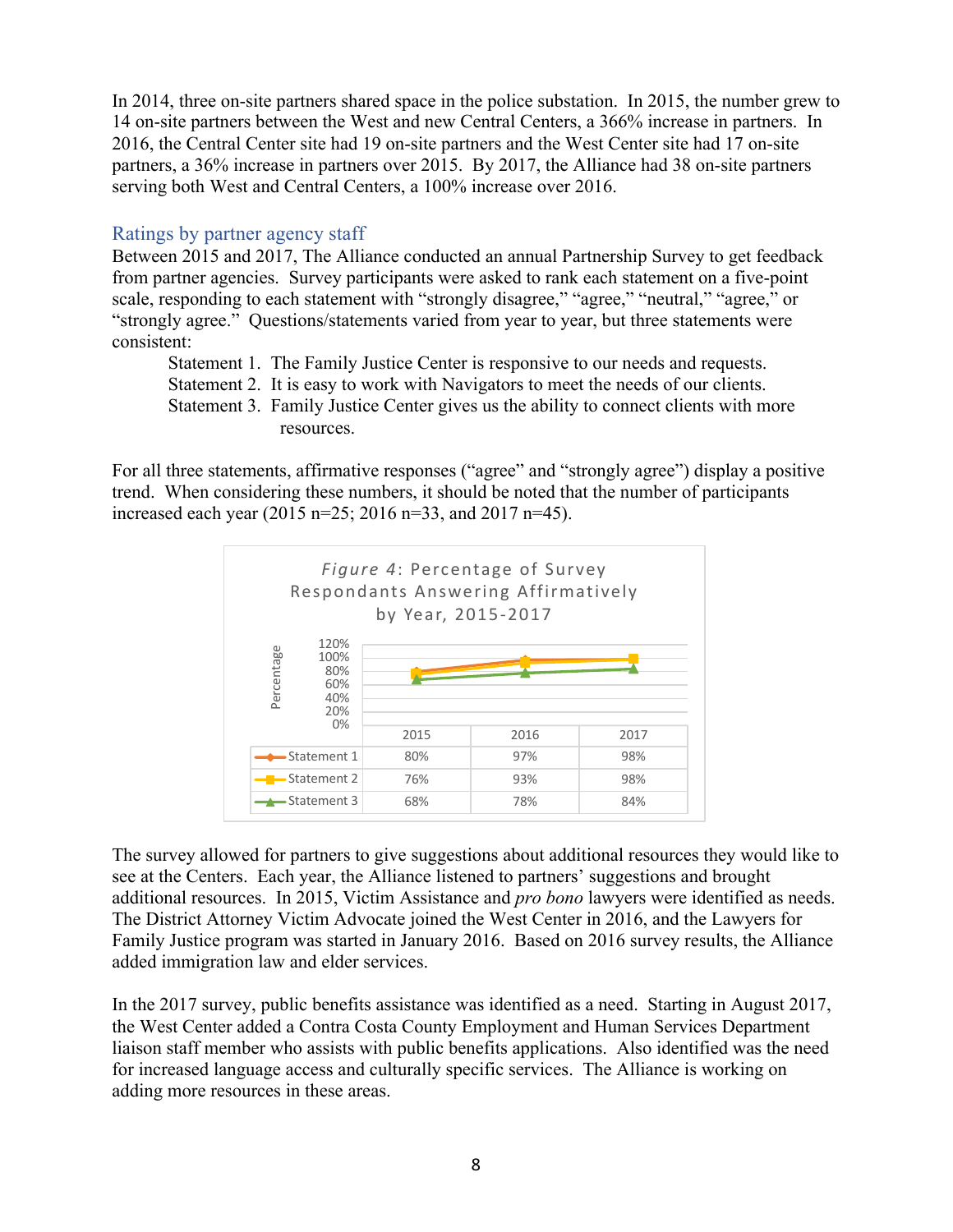# Program Outcomes

### Number and type of funding sources

*Table 5* presents the number of entities and individuals funding the Alliance for each year, 2014 to 2017.

| <b>Funding Source</b>                 | 2014 | 2015 | 2016 | 2017 |
|---------------------------------------|------|------|------|------|
| Government                            |      |      |      |      |
| Foundations                           |      |      |      |      |
| Private/Individual donor over \$1,000 |      |      |      |      |
| Total Sources*                        |      |      |      | 48   |

### **Table 5: Contra Costa Family Justice Alliance Funding Sources by Year, 2014-2017**

\**Total Sources does not include individual donors giving under \$1,000 per year.*

The total number of funding sources increased steadily during the evaluation period. In 2014, the West Contra Costa Family Justice Center had 8 funding sources. In 2015, the Alliance had 22 funding sources, a 175% increase over 2014. In 2016, the Alliance had 31 funding sources, a 41% increase over 2015. In 2017, the Alliance had 48 funding sources, a 55% increase over 2016.

### Number of Staff

*Table 6* shows total budgets with percent increase over prior year and the salaries budget line items with percent increase over prior year.In 2014, the West Contra Costa Family Justice Center's budget was \$717,498 (with staff salaries totaling \$305,500 for five staff members). In 2015, the Alliance's budget was \$953,699 (with staff salaries totaling \$560,587 for nine staff members). In 2016, the Alliance's budget was \$1,262,715 (with staff salaries totaling \$545,044 for nine staff members). In 2017, the Alliance's budget was \$1,272,690 (with staff salaries totaling \$536,110 for nine staff members).

| TRAIL AL CANAL CANA L'ANNII<br>$\sigma$ <i>ustre remainee Duurve</i> $\sigma$ |           |           |             |             |  |
|-------------------------------------------------------------------------------|-----------|-----------|-------------|-------------|--|
|                                                                               | 2014      | 2015      | 2016        | 2017        |  |
| <b>Total Budget</b>                                                           | \$717,498 | \$953,699 | \$1,262,715 | \$1,272,690 |  |
| % Increase over prior year                                                    | N/A       | 32.92%    | 32.40%      | $0.79\%$    |  |
| Total Salaries <sup>^</sup>                                                   | \$305,500 | \$560,587 | \$545,044   | \$536,110   |  |
| % Increase over prior year                                                    | N/A       | 83.50%*   | $-2.77\%$   | $-1.64%$    |  |

**Table 6: Contra Costa Family Justice Alliance Budget by Year, 2014-2017**

^*staff salaries do not include payroll taxes and benefits \*staff size increased by 80%.*

Between 2015 and 2017, staffing at the Alliance remained stable at nine employees (full and part time) while staff salaries costs decreased by -2.77% and -1.64% respectively.

### Cost Per Client Analysis

*Table 7* shows cost per client, calculated by taking the year's total budget and dividing by the number of clients served.

### **Table 7: Cost per Client by Year, 2014-2017**

|                     | 2014          | 2015      | 2016        | 2017             |
|---------------------|---------------|-----------|-------------|------------------|
| <b>Total Budget</b> | .498<br>\$717 | \$953,699 | \$1,262,715 | ,272,690<br>31.2 |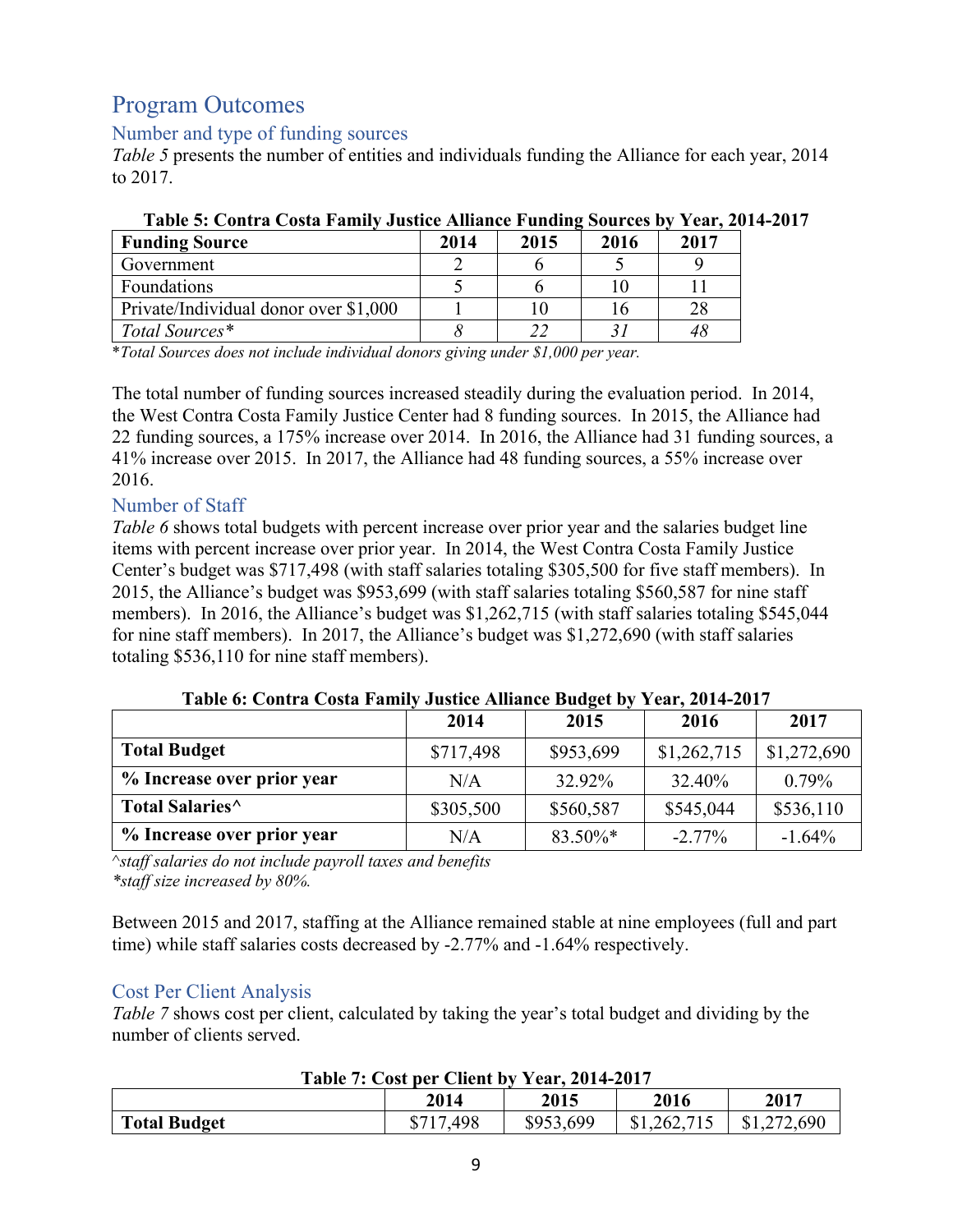| <b>Clients Served</b>      | 233        | 1.127     | .,907     | 2,442     |
|----------------------------|------------|-----------|-----------|-----------|
| Cost per Client            | \$3,079.39 | \$846.23  | \$662.15  | \$521.17  |
| % Decrease over prior year | N/A        | $-72.52%$ | $-21.75%$ | $-21.29%$ |

Between 2014 and 2017, costs per client have steadily dropped while services for clients (i.e. number Centers locations open, number of partner organizations available as connections, and number of on-site programs available) have steadily risen. During much of this time (2015- 2017), staffing numbers stayed constant; with the only jump being between 2014 and 2015 when a second Center location was opened requiring additional staff.

### Conclusions and Recommendations

### **Conclusions**

Between January 1, 2014 and December 31, 2017:

- 1. Number of clients served, children served, programs offered, on-site partners, and funding sources have steadily increased;
- 2. Partners and clients have increasingly reported positive outcomes and satisfaction with the Centers;
- 3. Number of staff/employees has largely remained stagnant; and
- 4. Costs per client have steadily decreased.

The Contra Costa Family Justice Alliance is a model organization: increasing services and satisfaction while reducing costs over a period of four years. Growth in numbers of clients and children indicates consumer approval. Growth in number of programs offered and number of on-site partners indicates community buy-in and eagerness to participate in a thriving project.

On-site partner agency representatives agree that the Alliance is responsive to their needs and requests; Navigators are easy to work with to meet the needs of their clients; and the Alliance provides the ability to connect clients with more resources. Partner survey responses indicate a healthy service delivery ecosystem which in turn contributes to growth and community buy-in.

Lastly, the Alliance is cost-effective. Despite impressive growth in service delivery, the Alliance has actually reduced per-client costs steadily over all four years. Growth in the number of funders and donors indicates funder confidence in the Alliance and endorsement of the Family Justice Center model.

#### Challenges/Limitations of the Administrative Data

Challenges to evaluation were with data gathering. As the Alliance has grown and developed over the evaluation period, recording methods and data keeping has also changed. Data had to be excavated from various old printouts from different databases. One database which is no longer in use, was the primary source of data collection for 2014. The Alliance's beginning as the West Contra Costa Family Justice Center, fiscally sponsored by the Tides Foundation, also created challenges in accessing financial data from 2014 and 2015.

Staff turnover was also a challenge to gathering historical data. Although the Executive Director has been with the Alliance since March of 2014, no staff member had been there between January 1, 2014 and December 31, 2017. The average tenure of a staff member at the Alliance was 1.5 years.